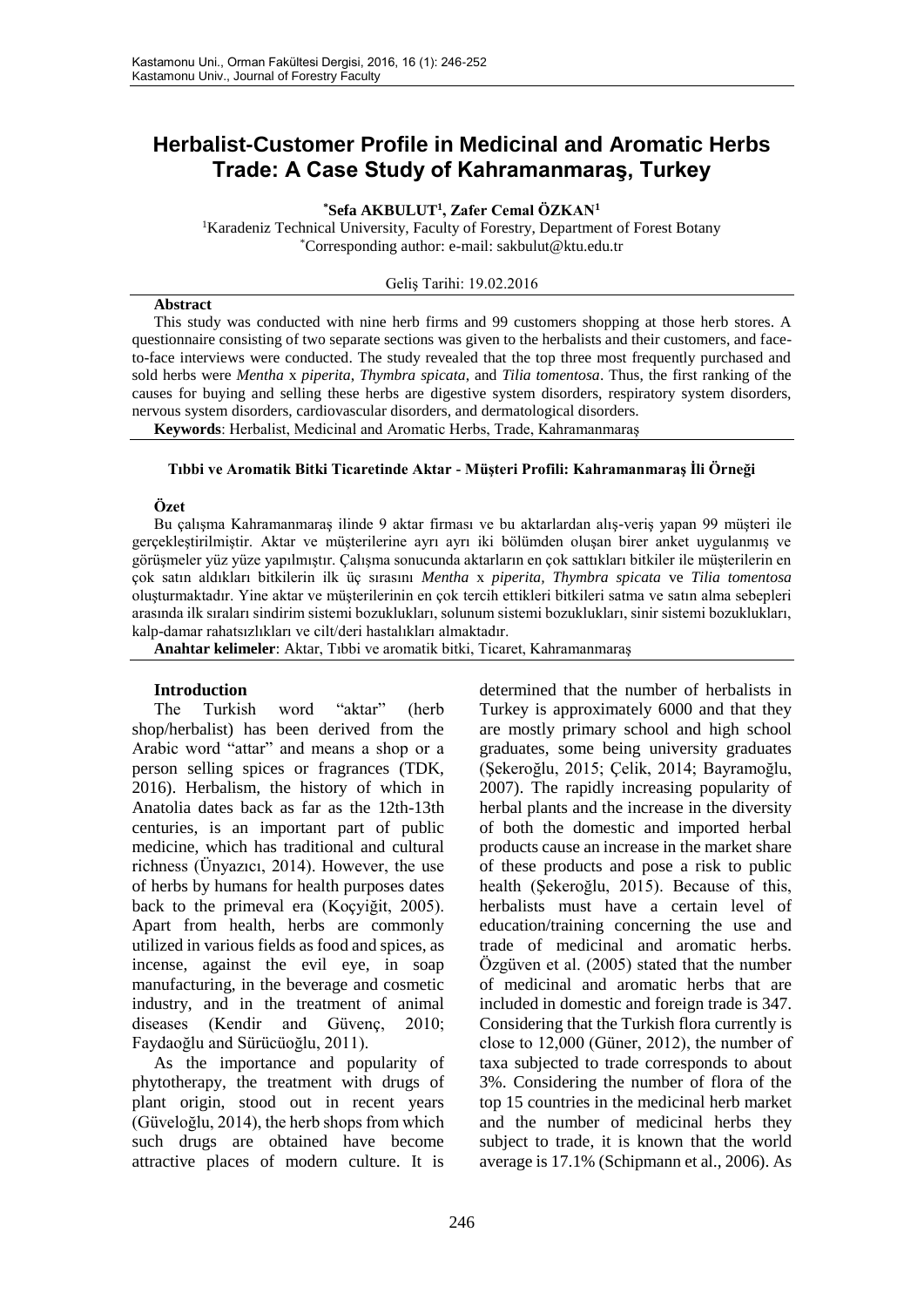can be seen, this subject emerges as a market that has not yet been fully utilized, and has a promising future. Thus, it must be ensured that the herbalist-customer relations in Turkey are well analyzed. Furthermore, herbal plant products and drugs should be provided in line with such analyses and unconscious herb collection from nature and unconscious consumption must be prevented

## **Materials and Methods**

This study included nine herbalists selling medicinal and aromatic herbs, and the customers buying from them in Kahramanmaraş, a city in the Mediterranean Region. In the study, two separate questionnaires consisting of two sections, for the herbalists and the customers, were given. The questionnaires were administered faceto-face. The first section of both questionnaires aimed to identify their demographic characteristics. The second section of the questionnaire, given to the herbalists, aimed to identify the most traded herb species, the reasons for selling them, and the identification of customer profiles. The second section of the questionnaire, given to the customers, aims to identify the herbs most preferred by the customers and the purposes of using them. To this end, the snowball sampling method was used and in the evaluation of the questionnaire data, frequencies and cross-tables were employed.

## **Results and Discussions**

In the study, questionnaires were given to nine herb firms and 99 customers. The demographic characteristics of the herbalists are presented in Table 1, and the demographic characteristics of the customers are presented in Table 4.

The ages of the herbalists completing the questionnaire varied between 29 and 69 years, and the average age was 45. Only one of the shop owners is female, and it is understood that this profession is male-dominated, which is also the case in general in Turkey (Akbulut and Bayramoglu, 2013; Çelik, 2014; Toksoy et al., 2010).

| <b>Features</b>           | <b>Herbalist</b><br>number | Percentage<br>(%) |  |
|---------------------------|----------------------------|-------------------|--|
| Age groups                |                            |                   |  |
| 18-28                     |                            |                   |  |
| 29-39                     | 3                          | 33,3              |  |
| 40-50                     | 4                          | 44,4              |  |
| >50                       | 2                          | 22,2              |  |
| Gender                    |                            |                   |  |
| Male                      | 8                          | 88,9              |  |
| Female                    |                            | 11,1              |  |
| <b>Educational status</b> |                            |                   |  |
| Primary                   | 4                          | 44,4              |  |
| education                 |                            |                   |  |
| High school               | 4                          | 44,4              |  |
| University                |                            | 11,1              |  |

The minimum education period of the herbalists was five years and the maximum was 15 years; the average was 9 years, which corresponds the first year of the lyceum. Considering that the average years of education in Small and Medium Scale Enterprises (SMEs) in Turkey is six years, the educational level of the herbalists, which are SMEs, is above this average.

Although in the Circular on Herb Shops, Spice Shops, and Similar Shops, No. 5777, dated October 11, 1985 of the General Directorate of Medications and Pharmacology of the Ministry of Health, there is the clause stating: "No herbal mixtures shall be prepared, and no liquid or solid preparations of these shall be made nor sold" (URL1, 2016) in such shops that are active. Three of the herbalists that completed the questionnaire said that they had mixtures specific to themselves. Although other firms have stated that they did not prepare any mixtures, it was observed that products of unknown origin in pouches without labels were being sold. Since the herbalists have had no education concerning their profession, 56% stated that they acquired their information through a master-apprentice relationship and 44% by their personal curiosity from books, supplier firms, and the internet, respectively.

Table 2 gives the activity times of the herbalists, the products they sell, and the number of employees they recruit. According to this, the activity times vary between 5 years and 73 years, the average being 29 years. The

**Features Herbalist**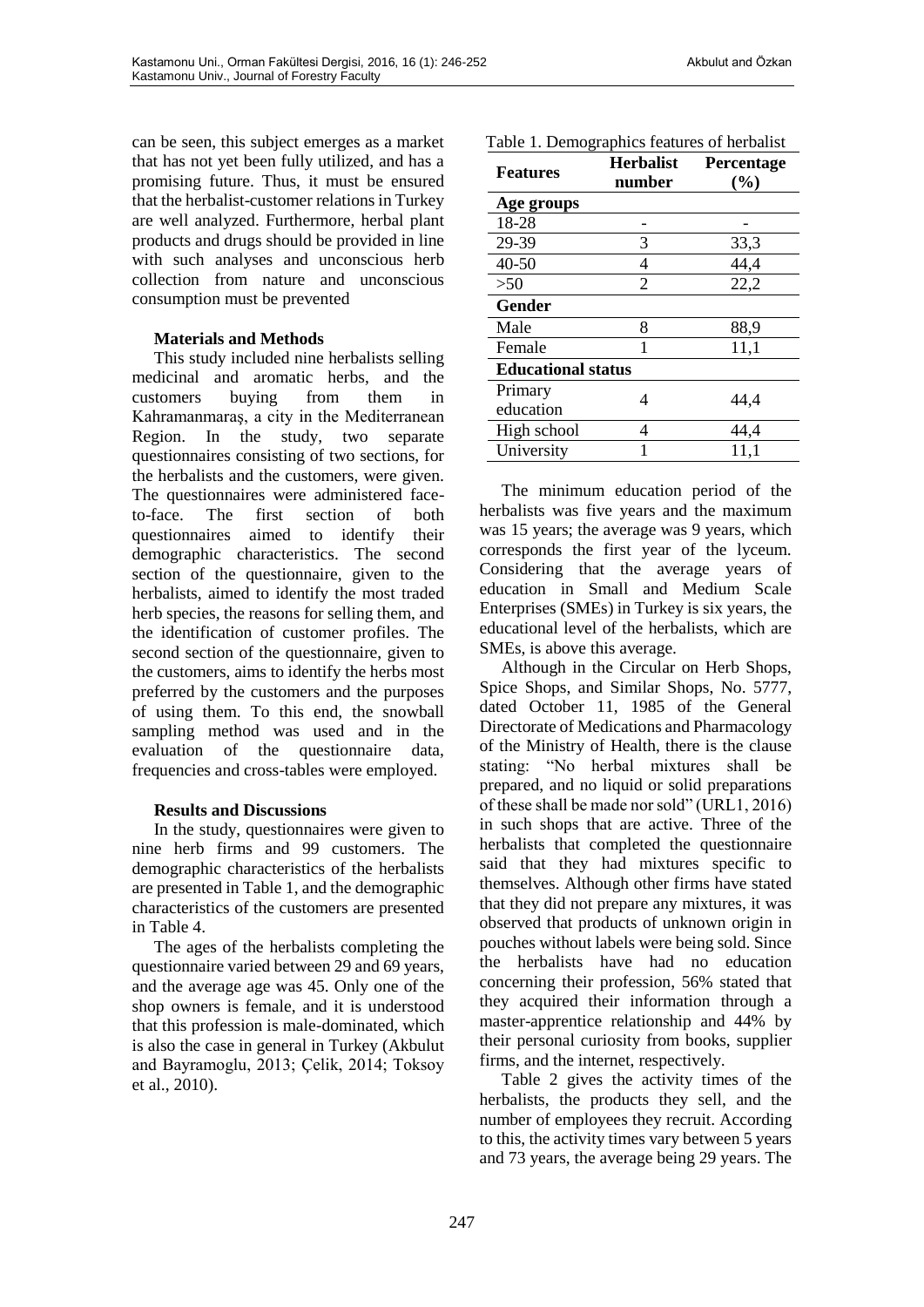number of persons they employ is generally between one and five, and only in two herb shops, the employment of between 10 and 30 persons was notable. These firms (Herb Shop B, Herb Shop F) not only trade medicinal and aromatic herbs, but also are among the important dried nut and fruit marketing firms. The number of products sold by these firms varies between 200 and 1500, and they sell an average of 711 herbal products and drugs. The medicinal and aromatic products that these firms sell most are listed in Table 3, as indicated by the herbalists. However, since the annual amount of sold herbs in this list is not regularly kept, the statements of the herbalists

were taken as the basis. In a study conducted in 24 provinces and 214 herb shops in Turkey, Akbulut and Bayramoglu (2013) stated that the five most frequently sold herbs by herb shops are mint, linden, ginger, sage, and carob. The mentioned herbs are also among the most frequently sold products in the present study, as well; however, due to regional differences and preferences, the ranking is different. In the present study, mint is also the herb that is most frequently sold. Another similar study by Sargın et al. (2014) reports that the most frequently sold herbs in Alaşehir (Manisa) are thyme, yarrow, and flax.

| Table 2. Structural analysis of herbalists |                                  |                                         |                       |
|--------------------------------------------|----------------------------------|-----------------------------------------|-----------------------|
| Company                                    | <b>Activity period</b><br>(Year) | <b>Employment situation</b><br>(Person) | <b>Product number</b> |
| Herbalist A                                | 15                               |                                         | >200                  |
| Herbalist B                                | 25                               | 30                                      | 500-1000              |
| Herbalist C                                | 73                               |                                         | 500-1000              |
| Herbalist D                                | 18                               |                                         | 1000-1500             |
| Herbalist E                                | 11                               | 3                                       | 500-1000              |
| Herbalist F                                | 55                               | 10                                      | >1000                 |
| Herbalist G                                | 43                               | 5                                       | 500-1000              |
| Herbalist H                                | 5.                               |                                         | >200                  |
| Herbalist I                                | 15                               |                                         | 500-1000              |

| Table 5. Best-seming plants in neroalists<br><b>English</b><br>Turkish |               |                |                |                  |
|------------------------------------------------------------------------|---------------|----------------|----------------|------------------|
| <b>Botanical name</b>                                                  | Family        | name           | name           | <b>Part used</b> |
|                                                                        |               |                |                |                  |
| Mentha x piperita                                                      | Lamiaceae     | Mint           | Nane           | Leaf             |
| Thymbra spicata                                                        | Lamiaceae     | Thyme          | Zahter(Kekik)  | Leaf             |
| Tilia tomentosa                                                        | Malvaceae     | Linden         | <b>Ihlamur</b> | Flower           |
| Cassia fistula*                                                        | Fabaceae      | Senna          | Sinameki       | Flower           |
| Salvia absconditiflora <sup>e</sup>                                    | Lamiacee      | Sage           | Adaçayı        | Leaf, flower     |
| Rosa canina                                                            | Rosaceae      | Rose hip       | Kusburnu       | Fruit            |
| Melissa officinalis                                                    | Lamiaceae     | Lemon balm     | Oğulotu        | Leaf             |
| Foeniculum vulgare                                                     | Apiaceae      | Fennel         | Rezene         | Leaf             |
| Urtica dioica                                                          | Urticaceae    | Nettle         | Isirgan        | Leaf, seed       |
| Zingiber officinale*                                                   | Zingiberaceae | Ginger         | Zencefil       | Rhizom           |
| Ceratonia siliqua                                                      | Fabaceae      | Carob          | Keçiboynuzu    | Fruit            |
| Coffea arabica <sup>*</sup>                                            | Rubiaceae     | Coffee         | Kahve          | Seed             |
| Nigella sativa                                                         | Ranunculaceae | Nigella        | Cörekotu       | Seed             |
| Cinnamomum cassia*                                                     | Lauraceae     | Cinnamon       | Tarçın         | Bark             |
| Laurus nobilis                                                         | Lauraceae     | Laurel         | Defne          | Leaf             |
| Armeniaca vulgaris                                                     | Rosaceae      | Apricot        | Kayısı         | Fruit            |
| Cota altissima                                                         | Asteraceae    | Daisy          | Papatya        | Flowers          |
| Juniperus drupacea                                                     | Cupressaceae  | Syrian juniper | Andız          | Cone             |

Table 3. Best-selling plants in herbalists

\**Exotic species*, e*Endemic species*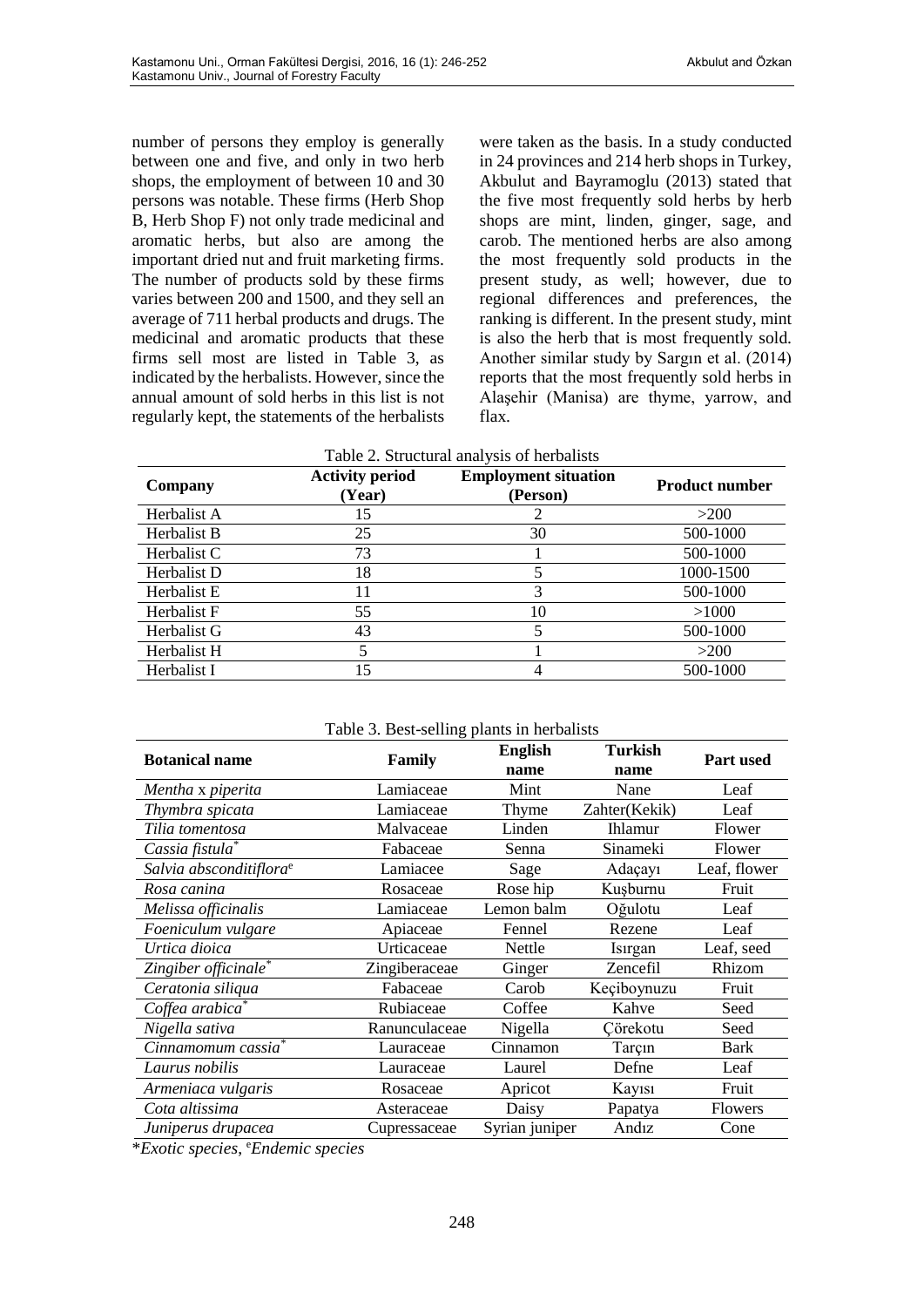The herbalists state that their customers purchase these herbs primarily for health problems. Food, cosmetics, and traditional and religious beliefs follow health problems. The herbalists also state that the herbs they sell for medicinal purposes are mostly for digestive system, respiratory system, and nervous system disorders, followed by cardiovascular disorders, infertility, dermatological disorders, and cancer, respectively. In their study on the herbalists in the Eastern Black Sea Region, Toksoy et al. (2010) report that the medicinal and aromatic products are mostly used for intestinal and urinary tract disorders and as a carminative. Similarly, Akbulut and Bayramoglu (2013) report that digestive system, respiratory system, and dermatological disorders are the highest ranking causes for purchasing herbs. It is reported that the herbs sold in herb shops are mostly taxa belonging to the Lamiaceae family and that this is consistent with other studies conducted in Turkey (Akbulut and Bayramoğlu, 2013; Sargın et al., 2014; Toksoy et al., 2010). It was determined that the medicinal herbs sold were mostly used as liquid solutions and are prepared as infusions or decoctions. Similar studies have reported similar results (Polat et al., 2011; Tulukcu and

Sağdıç, 2011; Sargın et al., 2014). The herbalists stated that their shops were inspected once or twice monthly by the Provincial Health Directorate, Provincial Food Agriculture and Livestock Directorate, the Revenue Office, and Municipalities. The herbalists stated that there were increases in the number of customers, in the quality and standardization of the products, in the costs and prices of the products, and the number of inspections by official institutions in the last five years in the medicinal and aromatic products market, but there was no change in the type of products demanded and the way these products are supplied. Sixty percent of the herbalists state that the highest selling months are in the summer, and 40% state that it is in the fall and winter months. On the other hand, Akbulut and Bayramoglu (2013) and Sargın et al. (2014) report that the highest selling months are in the winter. It can be said that this difference originates from the traditions in the Kahramanmaraş region and from winter preparations beginning in the summer and fall months.

The ages of the 99 customers participating in the questionnaire ranged between 18 and 70 years, the average age being 39 years. 32 of the participants were male and 67 were female. The demographic characteristics of the customers are presented in Table 4. The education periods of the customers ranged between 5 and 15 years, and the average education period being 10 years. Nineteen of the customers did not want to provide information concerning their income levels, and the income distribution of the remaining 80 is presented in Table 4.

Table 4. Demographics features of customers

| <b>Features</b>           | <b>Number</b><br>of | Percentage<br>(%) |  |  |
|---------------------------|---------------------|-------------------|--|--|
|                           | customers           |                   |  |  |
| Age groups                |                     |                   |  |  |
| 18-28                     | 20                  | 20,2              |  |  |
| 29-39                     | 28                  | 28,3              |  |  |
| $40 - 50$                 | 37                  | 37,4              |  |  |
| >50                       | 14                  | 14,1              |  |  |
| Gender                    |                     |                   |  |  |
| Male                      | 32                  | 32,3              |  |  |
| Female                    | 67                  | 67,7              |  |  |
| <b>Educational status</b> |                     |                   |  |  |
| Primary                   | 34                  | 34,3              |  |  |
| education                 |                     |                   |  |  |
| High school               | 40                  | 40,4              |  |  |
| University                | $\overline{25}$     | 25,3              |  |  |
| <b>Occupational group</b> |                     |                   |  |  |
| Housewife                 | 43                  | 43,4              |  |  |
| Retired                   | 16                  | 16,2              |  |  |
| Student                   | 11                  | 11,1              |  |  |
| Officer                   | 19                  | 19,2              |  |  |
| Other                     | 6                   | 6,1               |  |  |
| <b>Monthly earning</b>    |                     |                   |  |  |
| $<$ 500                   | 13                  | 16,3              |  |  |
| 501-1000                  | 19                  | 23,8              |  |  |
| 1001-1500                 | 21                  | 26,3              |  |  |
| >1500                     | 27                  | 33,8              |  |  |
|                           |                     |                   |  |  |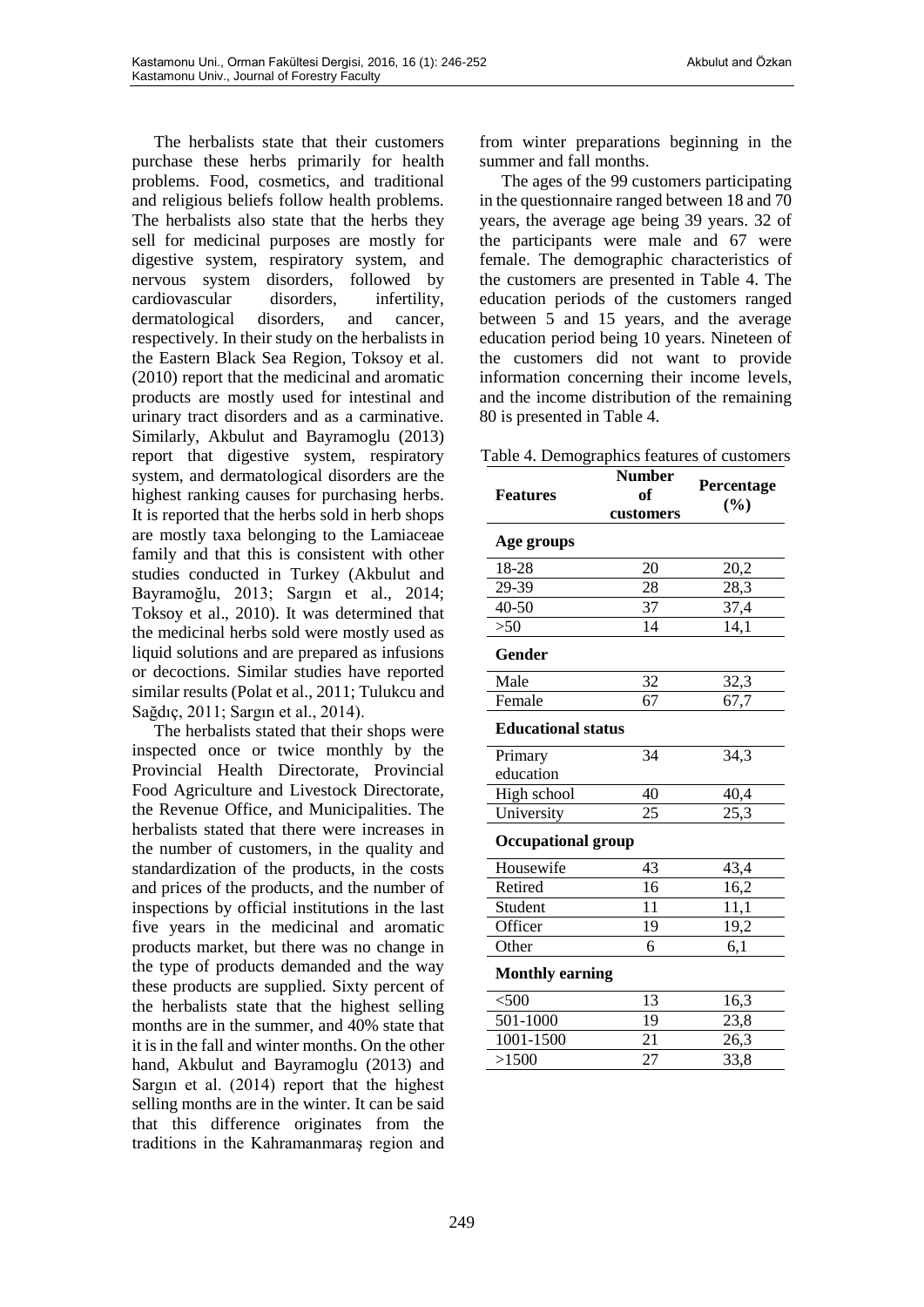The medicinal and aromatic products most frequently bought or used by the customers are mint, thyme, and linden. This is consistent with the most frequently sold herbs list, as

Tablo 5. Most purchase plants by customers

| <b>Botanical name</b>               | Family        | <b>English</b><br>name | <b>Turkish</b><br>name | Part used    |
|-------------------------------------|---------------|------------------------|------------------------|--------------|
| Mentha x piperita                   | Lamiaceae     | Mint                   | Nane                   | Leaf         |
| Thymbra spicata                     | Lamiaceae     | Thyme                  | Zahter (Kekik)         | Leaf         |
| Tilia tomentosa                     | Malvaceae     | Linden                 | <b>Ihlamur</b>         | Flower       |
| Salvia absconditiflora <sup>e</sup> | Lamiacee      | Sage                   | Adaçayı                | Leaf, flower |
| Rosa canina                         | Rosaceae      | Rose hip               | Kusburnu               | Fruit        |
| Laurus nobilis                      | Lauraceae     | Laurel                 | Defne                  | Leaf         |
| Foeniculum vulgare                  | Apiaceae      | Fennel                 | Rezene                 | Leaf         |
| Cassia fistula*                     | Fabaceae      | Senna                  | Sinameki               | Flower       |
| Zingiber officinale*                | Zingiberaceae | Ginger                 | <b>Zencefil</b>        | Rhizom       |
| Orchis spp.                         | Orchidaceae   | Sahlep                 | Salep                  | Tuber        |
| Ceratonia siliqua                   | Fabaceae      | Carob                  | Keçiboynuzu            | Fruit        |
| Glycyrrhiza glabra                  | Fabaceae      | Liquorice              | Meyan                  | Root         |

\**Exotic species*, <sup>e</sup>*Endemic species*

Although the ranking is different, the herbs sold by the herbalists and the herbs bought by the customers as stated by these customers correspond with each other, except for sahlep and licorice, which are included in the customers' list but not in the herbalists' most frequently sold herbs list. These herbs are commonly used by the people of the region for food and health purposes, but can be provided by suppliers other than herb shops such as bakeries, dried nut shops, and peddlers, or by collecting them directly from nature. In addition, sahlep is in the bulb group that is banned for export by collecting from nature (Resmi Gazete, 2016). The syrup from the licorice is prepared in the region and is sold on the streets and in some shops. Thus, these two herbs are not in the herbalists' list.

The customers stated that they prefer to buy herbs for food (48.5%), respiratory

system disorders (17.2%), digestive system disorders (11.1%), cardiovascular disorders (5.1%), dermatological disorders (5.1%), nervous system disorders (4%), and other health problems (9%) from the herb shops. The customers buy these herbs in the summer and fall months for preparation for the winter. The purposes of use and the buying times stated in the customer questionnaire and the herbalist questionnaire are similar.

stated by the herbalists. The herbs most frequently used as stated by the customers are

presented in Table 5.

Although the herbalists see themselves as healer firms and state that their selling is for medicinal purposes, the customers see the herb shops as a food firm. The fact that 43.4% of the customers of the herb shops are housewives makes this meaningful.

The customers were asked what they would prefer to do in case of a health problem; the responses are presented in Table 6.

| The first preference in case of a health problem | Number of<br>persons | Percentage $(\% )$ |
|--------------------------------------------------|----------------------|--------------------|
| Hospital only                                    | 24                   | 24.2               |
| First the hospital then the herbalist            | 6 I                  | 61.2               |
| First the herbalist then the hospital            |                      |                    |
| Herbalist only                                   |                      |                    |

Table 6. The first preferences of customers in case of a health problem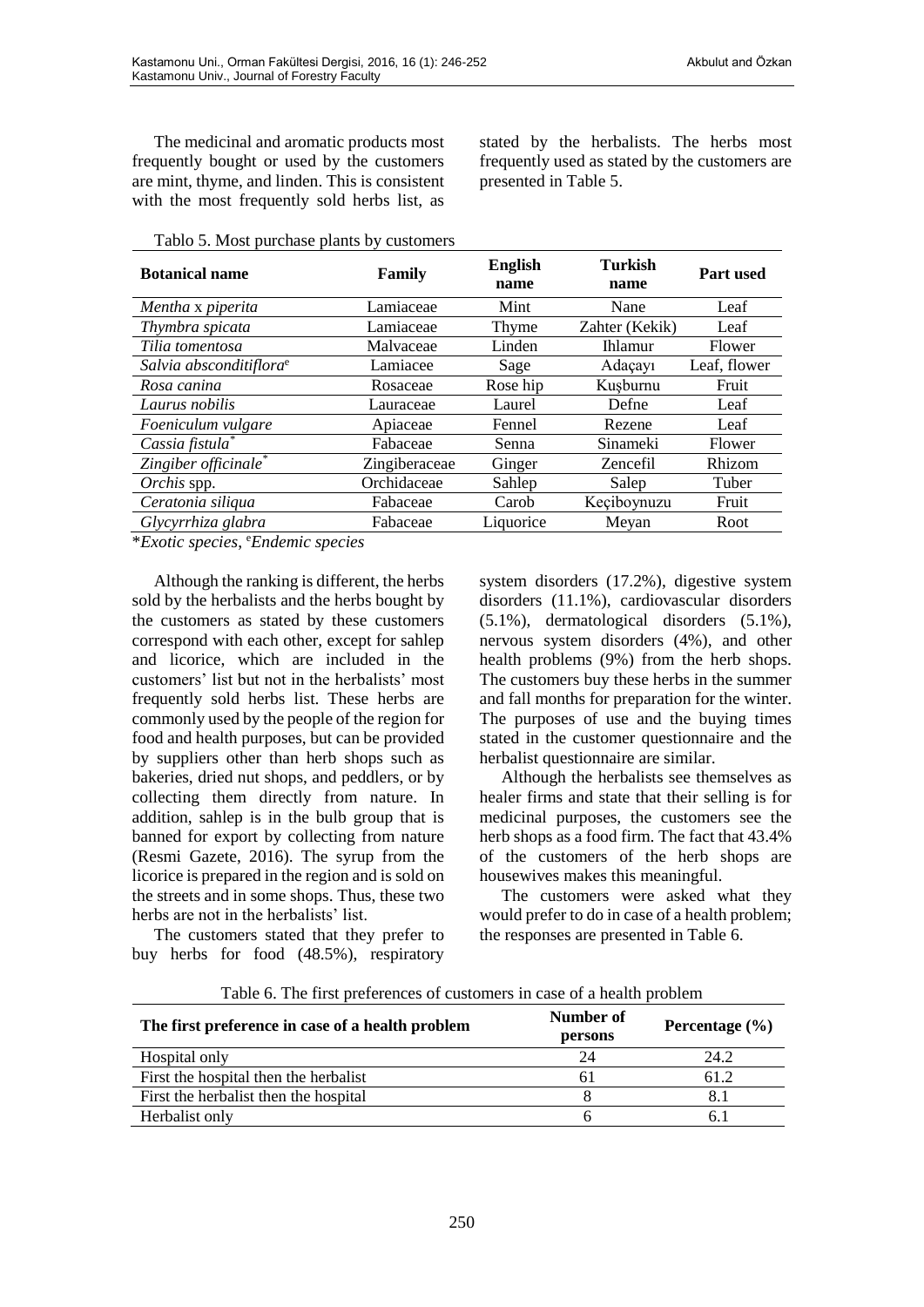As seen from Table 6, 61.2% of the participants prefer to go to hospital first, then to herbalist. The reasons why they prefer the hospital firstly are that everyone falls under the coverage of Social Insurance in Turkey, and they desire to be examined in detail by a specialist physician. However, individuals have preferred herbalists in recent years, since medicines have many side effects, some medicines are outside the scope of Social Insurance, and they prefer a natural treatment or to support existing medicines.

Because the medicinal and aromatic herbs have an important market share, the profession of herbalists is enhanced and the desire to use herbs is increasing. However, there is no clear standardization for selling and using medicinal and aromatic herbs. In particular, in some families, there are genera that are similar but have different active agent content, even having poisonous effects. Many genera of the Asteraceae family are sold as medicinal daisies (*Matricaria chamomilla*) since the flowers are similar. *Anthemis* spp. and species such as *Chrysanthemum coronarium*, *Helichrysum stoechas*, and *Bellis perennis* of the same family may be given as examples (Gürdal and Kültür, 2013; Toksoy et al., 2010; Uysal et al., 2010; Everest and Ozturk, 2005). The current study indicated that *Cota altissima* is being sold in the herb shops as "daisy."

Although some herbs are being cultivated, many herbs are still being collected from nature to be traded. Among these herbs, there may be endemic herbs such as *Salvia absconditiflora*, which was included in the present study. Unconscious collection of herbs from the nature threatens their sustainability and reproduction.

It must be ensured that the sellers raise awareness in the selling of medicinal and aromatic herbs, and for buyers using them. As a priority, the profession of the herbalists must go beyond the master-apprentice relationship, and the grounds for conducting this profession by experts who have been educated on this subject must be prepared.

## **Acknowledgements**

The authors sincerely thank Emine KANADIKIRIK and Mehmet KÜÇÜKKAYA, who have assisted and

guided the questionnaire studies, and the herb shops and the people of the Kahramanmaraş region who have participated in the study.

## **References**

Akbulut S., Bayramoglu M. M. 2013. The trade and use of some medicinal and aromatic herbs in Turkey. Ethno-Med, 7, 67-77.

Bayramoğlu M. M., 2007. Doğu Karadeniz Bölgesinde Tıbbi Bitkilerin Pazarı Üzerine Bir Araştırma Yüsek Lisans Tezi, Karadeniz Teknik Üniversitesi Fen Bilimleri Enstitüsü.

Çelik Y., 2014. Konya İlinde Tıbbi ve Aromatik Bitki Satışı Yapan Aktarların Sosyo-Ekonomik Yapıları Üzerine Bir Araştırma. Turkish Journal of Agricultural and Natural Sciences, 1(3), 369-376.

Everest A., Ozturk E. 2005. Focusing on the ethnobotanical uses of plants in Mersin and Adana provinces (Turkey), Journal of Ethnobiology and Ethnomedicine, doi:10.1186/1746-4269-1-6.

Faydaoğlu E., Sürücüoğlu M. S. 2011. Geçmişten Günümüze Tıbbi ve Aromatik Bitkilerin Kullanılması ve Ekonomik Önemi, Kastamonu Üni., Orman Fakültesi Dergisi, 11 (1), 52-67.

Güner A., 2012. Türkiye Bitkileri Listesi (Damarlı Bitkiler). Nezahat Gökyiğit Botanik Bahçesi Yayınları. Flora Dizisi 1. ISBN: 978-605- 60425-7-7. İstanbul.

Gürdal B., Kültür Ş. 2013. An ethnobotanical study of medicinal plants in Marmaris (Muğla, Turkey), Journal of Ethnopharmacology, 146, 113-126.

Güveloğlu E., 2014. Kanser İyileşir, Hayygrup Yayıncılık Ltd Şti, Editör: Nihal Doğan. ISBN 978-605-5181-76-5, I. Baskı, 504 s., İstanbul.

Kendir G., Güvenç A. 2010. Etnobotanik ve Türkiye'de Yapılmış Etnobotanik Çalışmalara Genel Bir Bakış, Hacettepe Üniversitesi Eczacılık Fakültesi Dergisi, 30(1), 49-80.

Koçyiğit M., 2005. Yalova İlinde Etnobotanik Bir Araştırma, Yüksek Lisans Tezi, İstanbul Üniversitesi Sağlık Bilimleri Enstitüsü.

Özgüven M., Sekin S., Gürbüz B., Şekeroğlu N., Ayanoğlu F., Erken S. 2005. Tütün, tıbbi ve aromatik bitkiler üretimi ve ticareti, VI. Türkiye Ziraat Mühendisliği Teknik Kongresi, 3-7 Ocak 2005, Bildiriler Kitabı, 481-501, Ankara.

Polat R., Satıl F., Çakılcıoğlu U. 2011. Medicinal plants and their use properties of sold in herbal market in Bingöl (Turkey) distirct. Biodicon, 4(3), 25-35.

Resmi Gazete, 2016. Doğal Çiçek Soğanlarının 2016 Yılı İhracat Listesi Hakkında Tebliğ (Tebliğ No: 2015/47), Resmi Gazete, sayı: 29596, 17 Ocak 2016.